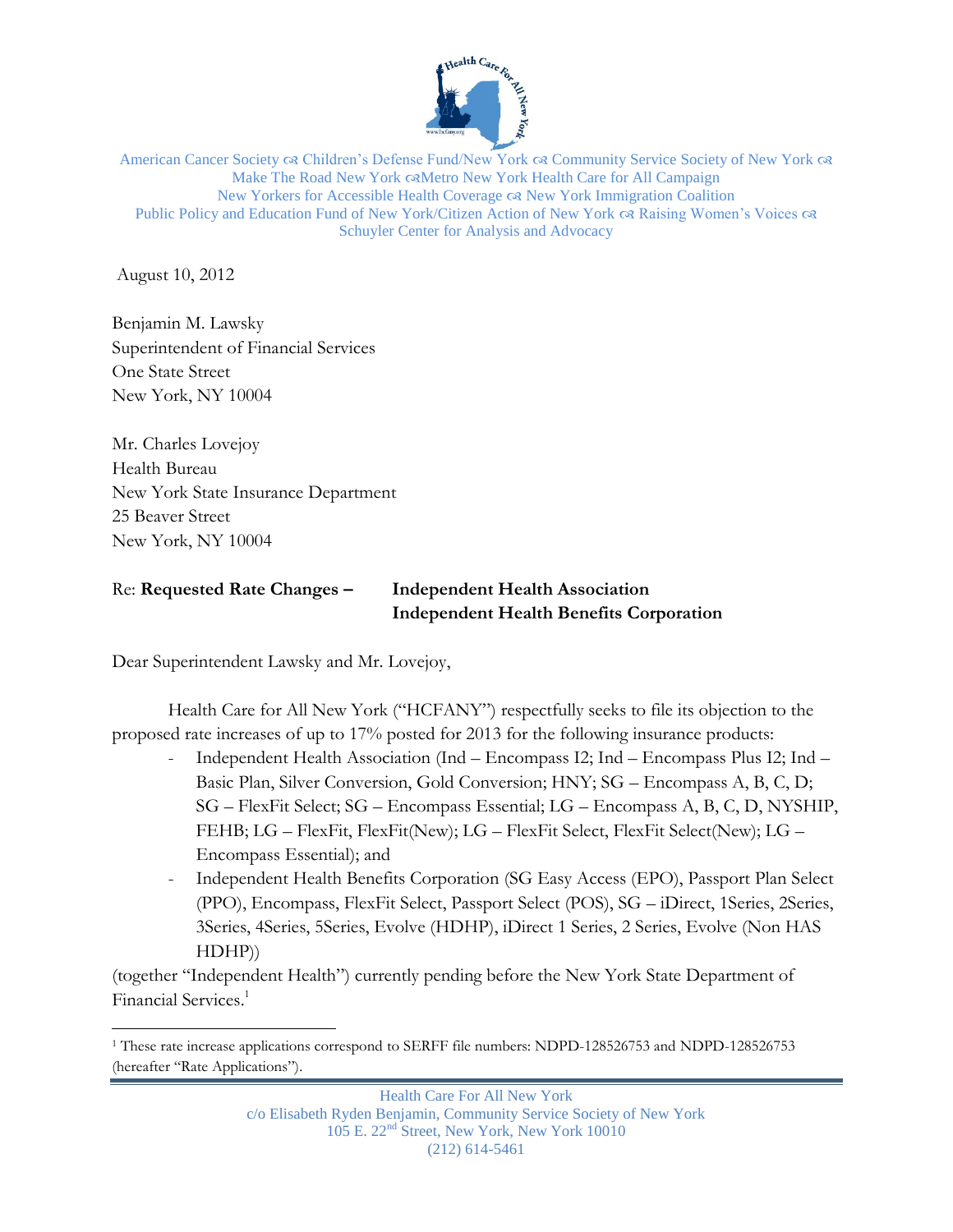

HCFANY is a coalition of more than 130 consumer and small business health advocacy organizations dedicated to achieving affordable, comprehensive, and high-quality health care for all New York residents. Before turning to our concerns about these specific rate applications, HCFANY first would like to commend the Department on its effort to restore the process to approve health insurance rate increases prior to their adoption. HCFANY believes that a robust prior approval process is a vital protection against staggering health insurance rate increases—which routinely outpace inflation and wage growth in New York—endured by the sole proprietors, small businesses and their employees, whose interests we represent. We are particularly gratified by the Department's most recent efforts to increase transparency and public disclosure in the rate filing process. As evidenced by our comments below, the posting of actuarial memoranda and other carrier materials affords New York's individuals and small businesses an enhanced understanding of the basis for the proposed rate increase in question and improves our capacity to provide meaningful commentary upon them.

# *HCFANY's Objection to Independent Health's Proposed Rate Increase*

HCFANY objects to Independent Health's Rate Applications based upon its review of National Association of Insurance Commissioners ("NAIC") filings, Independent Health's IRS 990, and the additional actuarial memoranda and supporting documentation posted on the Department's website.

As described in greater detail below, there are two grounds for HCFANY's objection. First, Independent Health's Rate Applications appear to be based on apparently unsupported medical trend assumptions. Second, the actuarial memoranda contain unexplained contradictions with data and methods used in other parts of the Applications. The remainder of this letter addresses these two concerns in turn.

### *Medical Trend Assumptions*

HCFANY urges the Department to reject Independent Health's proposed rate increase because it appears to be based on medical trend assumptions that are unsupported by the historic medical cost data Independent Health submitted with its Rate Applications. The medical trend assumptions for two product segments – individual and large group HMO – are of particular concern.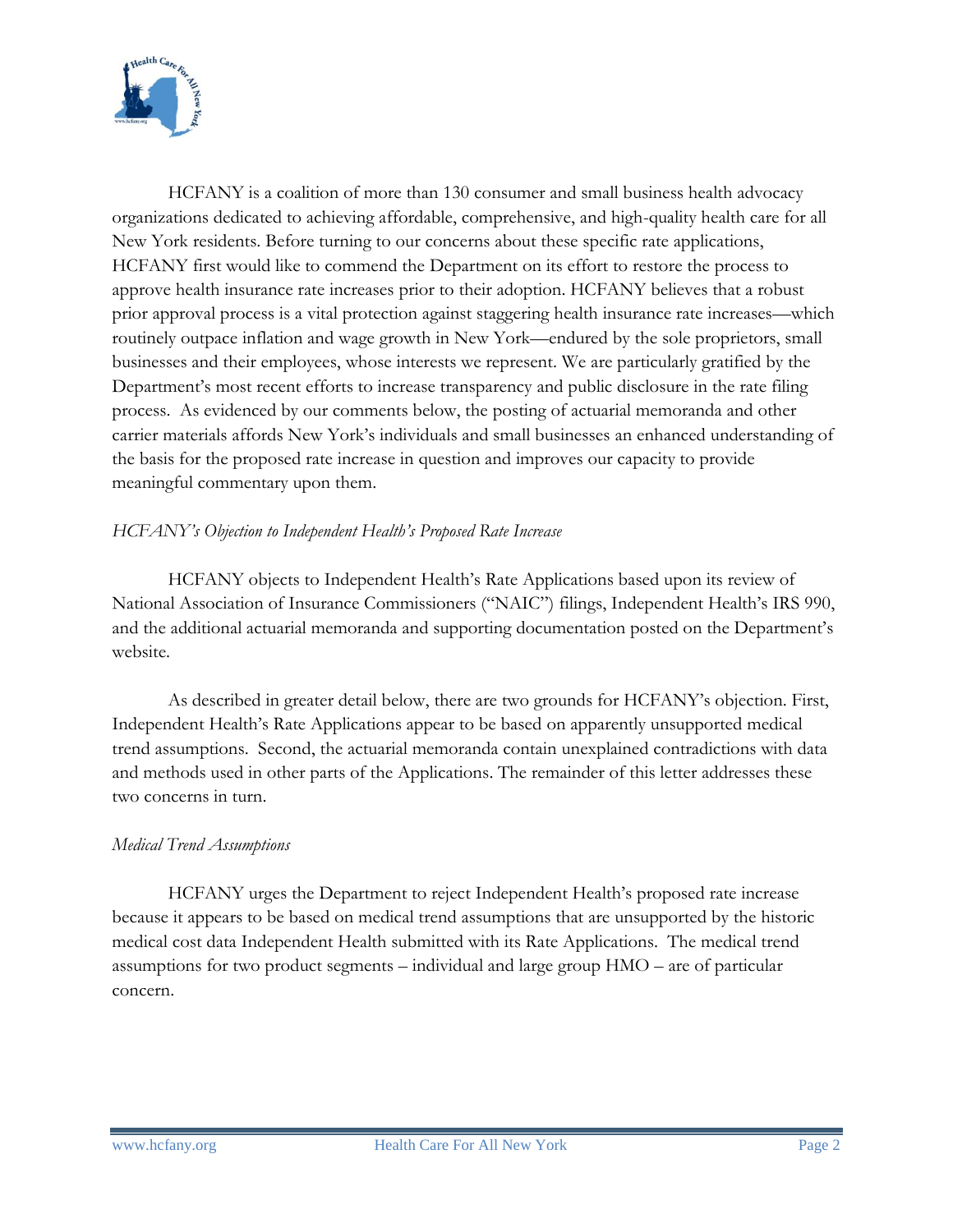

In the individual market, Independent Health's rate submission describes that it experienced a downward medical cost trend of -9.59% from 2010 to 2011.<sup>2</sup> But despite this data, Independent Health assumes that its medical costs will grow by 7.5% in 2012 and then by 9.4% in 2013.<sup>3</sup> The table below illustrates the data at issue:

| NDPD-128526753 - Individual |                          |                               |                     |                        |                           |  |  |  |  |
|-----------------------------|--------------------------|-------------------------------|---------------------|------------------------|---------------------------|--|--|--|--|
|                             | <b>Experience Period</b> | Adj. Incurred<br>Claims PM/PM | Trend<br>(% Change) | Requested<br>Increase: | 5.03%                     |  |  |  |  |
| 1/1/2011                    | 12/31/2011               | \$784.72                      | $-9.59\%$           |                        | <b>Assumed Trend Data</b> |  |  |  |  |
| 1/1/2010                    | 12/31/2010               | \$867.98                      | 8.62%               | 7.50%                  | 2012                      |  |  |  |  |
| 1/1/2009                    | 12/31/2009               | \$799.13                      |                     | 9.40%                  | 2013                      |  |  |  |  |

Independent Health's large group HMO filing paints a similar picture, with an essentially flat cost growth reported in the most recent year available:

| NDPD-128526753 - Large Group HMO |            |               |            |                           |       |  |  |  |  |
|----------------------------------|------------|---------------|------------|---------------------------|-------|--|--|--|--|
|                                  |            | Adj. Incurred | Trend      | Requested                 |       |  |  |  |  |
| <b>Experience Period</b>         |            | Claims PM/PM  | (% Change) | Increase:                 | 4.86% |  |  |  |  |
| 1/1/2011                         | 12/31/2011 | \$365.76      | 0.81%      | <b>Assumed Trend Data</b> |       |  |  |  |  |
| 1/1/2010                         | 12/31/2010 | \$362.81      | 6.92%      | 9.34%                     | 2012  |  |  |  |  |
| 1/1/2009                         | 12/31/2009 | \$339.33      |            | 7.60%                     | 2013  |  |  |  |  |

HCFANY urges the Department to carefully review Independent Health's assertions that costs in these market segments will grow substantially despite the recent experience otherwise. From our careful review of their submissions, we can find no explanation for their projections. Independent Health's actuarial memorandum indicates that it calculates medical trends by using the "Excel least-square-based FORECAST function" on three years of utilization data for 60 types of service categories, with "manual overrides" occasionally employed when forecasts do not look "reasonable."<sup>4</sup> However, it provides no underlying data or accounting for their manual overrides. HCFANY urges the Department to require Independent Health to disclose the basis for its trend calculations or deny their proposed rate increases in their entirety.

Accordingly, HCFANY urges the Department to scrutinize closely Independent Health's medical trend assumptions.

 $\overline{a}$ <sup>2</sup> Rate Application of Independent Health Association (SERFF #: NDPD-128526753), Exhibit 7. The relevant actuarial memorandum includes different figures, as discussed below.

<sup>3</sup> Rate Application of Independent Health Association (SERFF #: NDPD-128526753), Exhibit 2. The relevant actuarial memorandum includes different figures, as discussed below.

<sup>4</sup> Rate Application of Independent Health Association (SERFF #: NDPD-128526753), Actuarial Memorandum, page 9.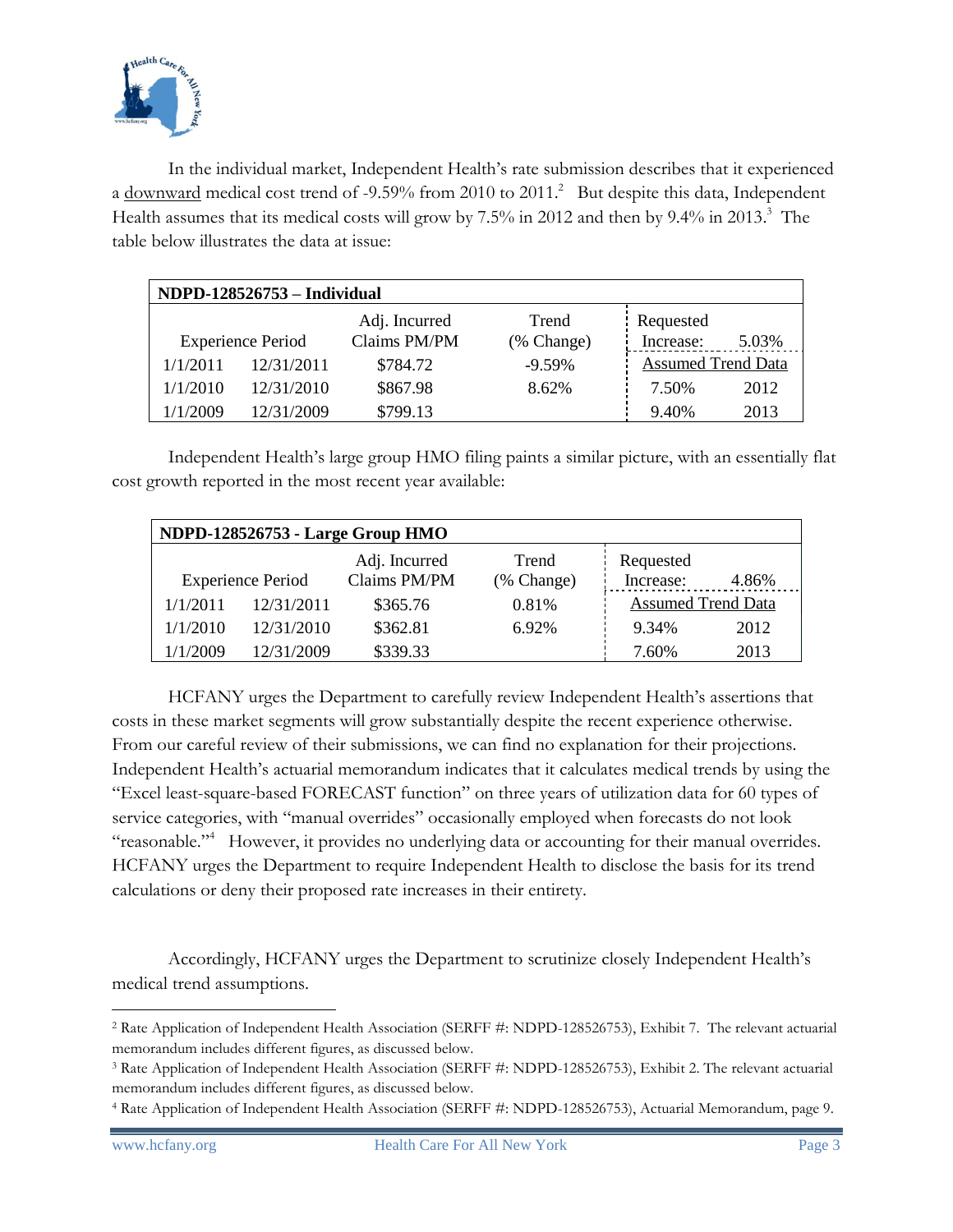

## *Inconsistencies between Exhibits and Actuarial Memoranda*

The Independent Health Rate Applications and actuarial memoranda contain inconsistencies that appear to undermine their rate increase justifications.

For example, Exhibits 2 and 7 of Independent Health Association's Rate Application – which include past medical spending data and future trend assumptions – break their products into four groups: Individual, Healthy NY, Small Group HMO, and Large Group HMO. The actuarial memorandum, however, breaks Independent Health Association's products into three groups: Healthy NY, Open Block, and Closed Block. Accordingly, the public is unable to verify the actuarial memorandum's assumptions against the actual data submitted in other parts of the application.

Even for Healthy NY, the one group described in both the Exhibits and the actuarial memorandum, the numbers in the two places do not correspond. Exhibit 2 shows anticipated medical trend in the Healthy NY segment as 7.5% in 2012 and 9.4% in 2013, which comes to about 8.45% per year on a compounded basis. But the actuarial memorandum describes an annualized medical trend for Healthy NY of 9% per year.

The Rate Application for Independent Health Benefits Corporation contains similar inconsistencies between the Exhibits and actuarial memorandum. For example, Exhibit 2 indicates an assumed medical trend in the high deductible market segment as 12.36% in 2012 and 8.8% in 2013, which averages to about 10.5% per year on a compounded basis. But the relevant actuarial memorandum lists the annualized medical trend for high deductible plans from 2011 to 2013 at 8%.

While some of these discrepancies are relatively small, the fact that there are so many raises doubts about the data and processes that Independent Health is using to develop and justify its rates. HCFANY is mindful that there may be good actuarial justifications for the inconsistencies, but these justifications should then be clearly explained to the public and regulators. The rate review process represents a considerable triumph by the Department in increasing transparency. We encourage the Department to require Independent Health to provide clear and consistent justifications in its rate filings, in order to maximize how informative they are to the public.

# *Conclusion*

HCFANY's review of the voluminous submission of Independent Health in support of its Rate Applications does not reveal adequate evidence supporting the proposed rate increases of up to 17%. HCFANY urges the Department to closely review Independent Health's trend assumptions and actuarial justifications. We urge that any and all supplemental submissions be publically